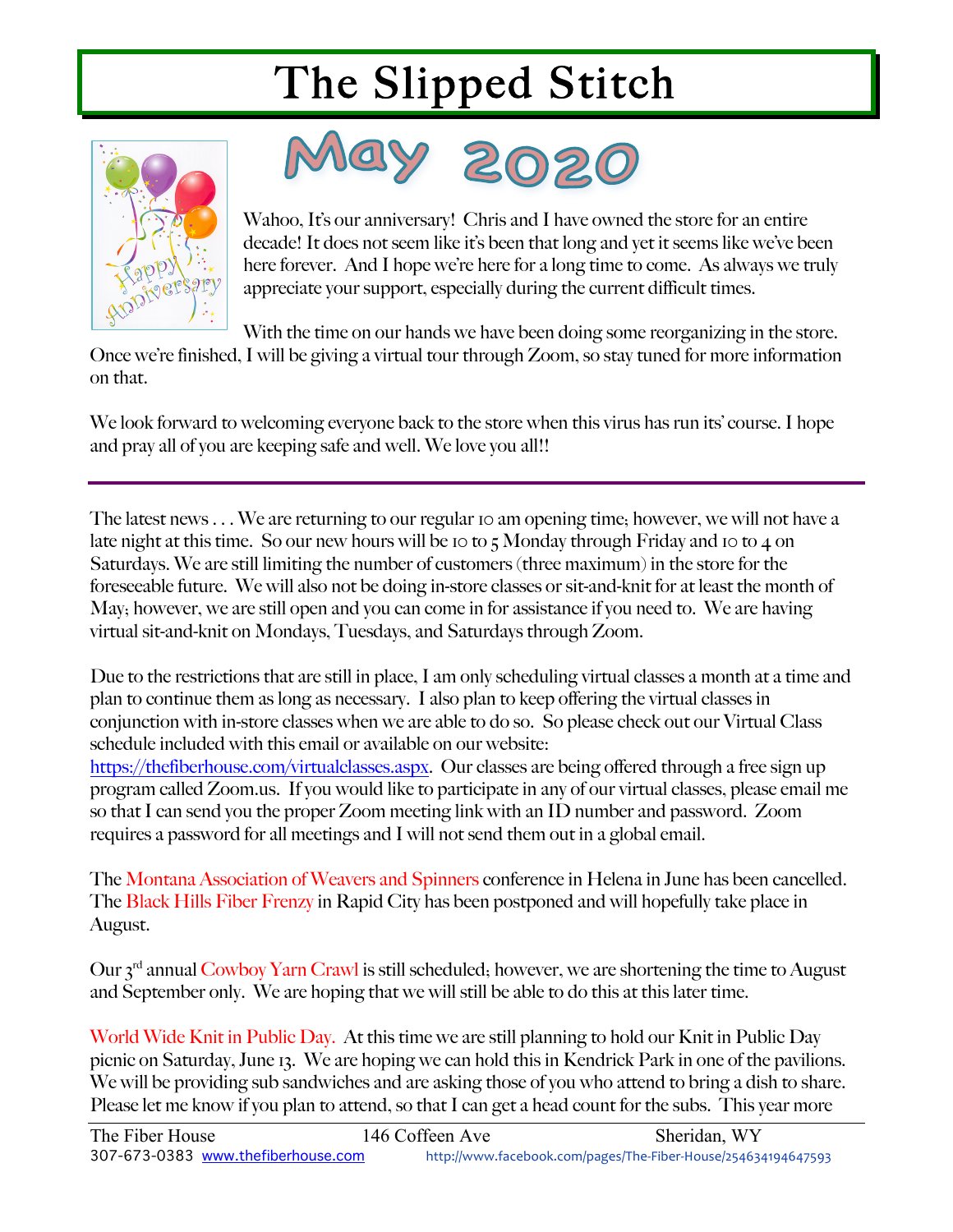than ever I think it is important that we celebrate and encourage our crafting community. Crafting is an awesome way to combat the stress of social distancing and isolation.

### May Anniversary Month Special-All Books– 40% off

Our yearly blowout book sale. Although digital media is readily available and very handy, I still like having a hard copy in my hands. No battery or printer issues, I can write notes if I want, and I can keep it forever without worrying that it will disappear into the ether.

We have books on all kinds of knit, crochet, weaving, and spinning topics. How-to books, patterns books, stitch pattern books, and books that are just plain fun to look through and read. Looking for a particular book? Check with us first!

#### NEW! NEW! NEW!

The latest issue of *Little Looms* is here! This yearly issue has tons of projects for all sorts of small looms – rigid heddle, inkles, pin looms, tablet weaving, tapestry weaving, etc. Lots of useful information and cool tools to drool over and covet. We also have the latest issues of Piecework and Interweave Knits, with Spin Off and Handwoven due in soon. These are all available on our website, too.

Mountain Colors – we got a box of their yummy *varns* and two of their special LYS day kits featuring mini skeins of their new Tweed yarn. We have one skein of the Tweed available and also one skein of their luxurious Silk Dance yarn, plus more kits and other yarns. Although we only have one or two skeins of any colorway in assorted base yarns, have no fear. They drop ship! Check out more info on that below. The box included a sample skein of their new Tweed yarn. So of course I had to immediately try it out – so scrumptious and squishy and gorgeous to knit with. Yep, it's that good! If you stop by the store ask to see the Pine Bark Cowl I'm making.

Judy and Van spent part of their Arizona vacation making beaded stitch markers. They made so many they offered them to us to sell. If you stop in the store check out these beautiful and functional markers. Most come in packs of 6. We have angels, owls, keys, a really cute tea set, and more!

#### DROP SHIP PROGRAMS

Polka Dot Sheep (www.polkadotsheep.com) – Hand-dyed yarns, kits, and patterns. You can order directly from her website and she is offering free shipping. When you check out, put The Fiber House in the "Notes" area and we will get credit on our next wholesale order.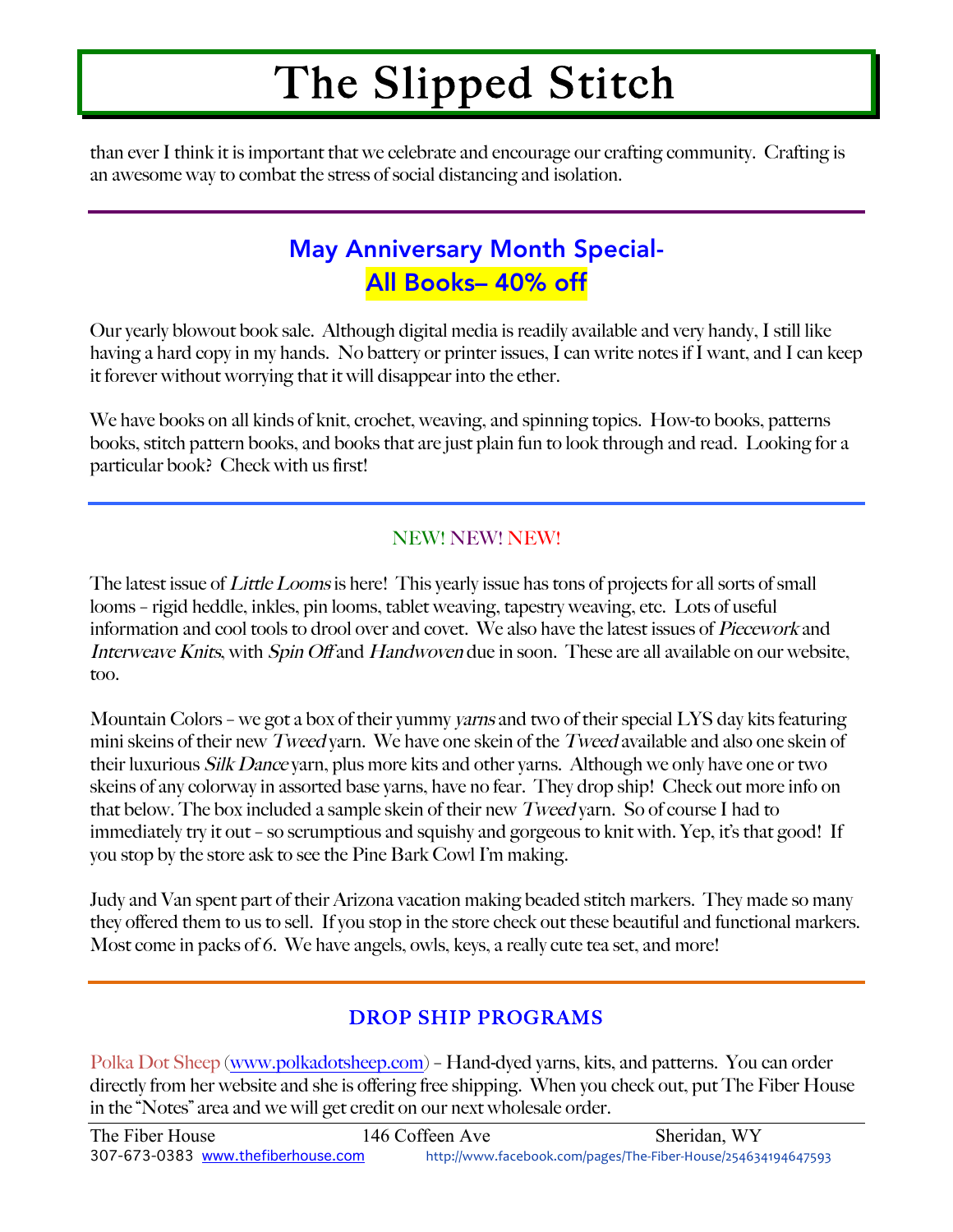For all of the following companies, you can check out what they offer on their website. Then you place your order with us (even if it something we don't generally keep in stock), we submit the order to the company, and your items are shipped directly to you. In most cases there is a drop ship fee (\$7 to \$11 per order).

Mountain Colors (www.mountaincolors.com) - Hand-dyed yarns, kits, and patterns.

Berroco Yarns (www.berroco.com) - All Berroco, Amano, Lang, Wool Addicts, and Lopi Yarns and Drop Ship kit of the week specials.

Universal Yarns (www.universalyarn.com) - Universal, Wisdom, Rosetti, Nazli Gelin, and Fibra Natura Yarns, kits, and patterns.

Urth Yarns (www.urthyarns.com) – Yarns and kits. This is a company we have not yet stocked at the store but they have some nice yarns that we may stock in the future. Right now you can order through us and get it drop shipped to you.

Knitting Fever/ Euro Yarns (www.knittingfever.com) – special drop ship kits only.

Rowan Yarns (www.knitrowan.com) - special drop ship kits only.

Ashford Looms (www.ashford.co.nz) - weaving and spinning supplies and equipment.

Kromski (www.kromskina.com) - weaving and spinning equipment.

#### May Virtual Classes

Mondays and Tuesdays, 1-3 pm and Saturdays Noon to 1 pm, Virtual Sit and Knit Social Hour Wednesdays, 1-3pm, Mitered Square Baby Blanket.

Thursdays, 1-3pm, The Hub on Smith Group (not just for seniors either). A virtual social gathering. Fridays, 1-3pm, Origami Knitted Slippers. Since most people are finished with their Raglan Sweaters, we are going to try a new class for knitted slippers. I'm calling them origami slippers because you knit them flat and then fold them up into the slipper. And there are so many ways to vary the pattern by changing colors, etc. Check out this pattern from Garn Studio for one idea on what the slippers look like: https://www.garnstudio.com/catalogues.php?type=drops-children&lang=us Saturdays, 1-2:30 pm, Half-pi Shawl Knit a-long

Saturdays, 2:30-4 pm, Juliette Shawl Crochet a-long.

### Weaving and Spinning News

The weaving and spinning meetings will be on hiatus until the virus epidemic is cleared.

Handweaver's Guild of America Small Expressions Exhibit. The CFG will be co-hosting this event with the Bradford Museum in from March to May 2021. Thank you to everyone who has offered to help.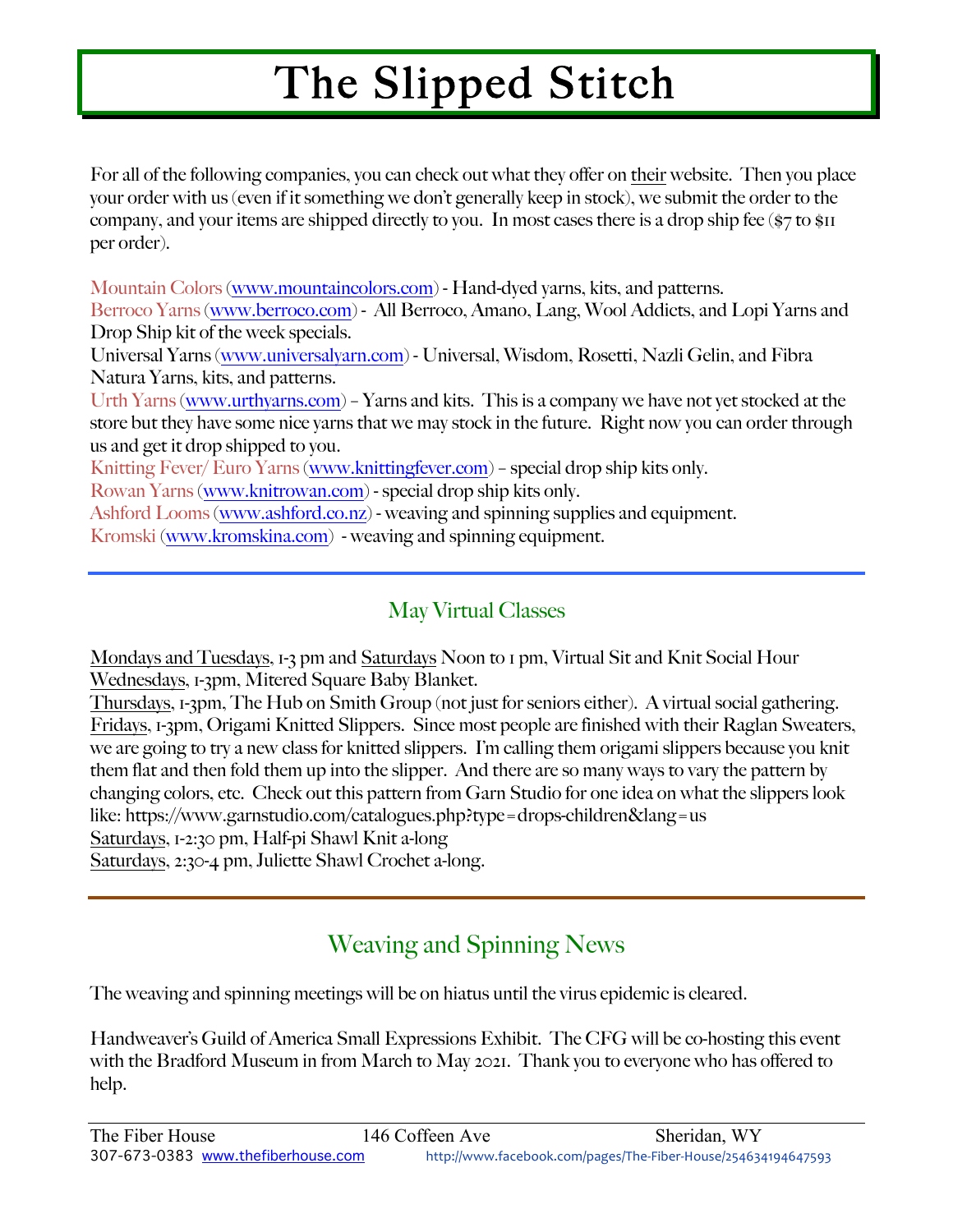#### Request for Submissions

Sheridan's Creative Fiber Guild and Brinton Museum will be co-hosting the Handweaver's Guild of America's *Small Expressions Exhibit*, March 15 through May 9th, 2021. For this exhibit we would also like to include pieces completed by Wyoming fiber artists. Submissions must meet the following minimum requirements:

1) Include a handwoven, handspun, or hand dyed component as part of the piece. Any art medium is welcome (fiber, wire, paper, mixed media, etc.)

2) Garments will be considered. All other items must be less than 15" in any dimension.

3) Items must be display ready.

We will initially request a photograph and details of the item to be submitted for consideration. Once we have decided on the pieces to be added to the display we will then request the item. At this time we do not have a firm deadline for submissions but it will most likely be December to January time frame.

If you would like to submit an item to be included in this exhibit, please contact Donna Stubbs (email: donna@thefiberhouse.com or phone: 307-673-0383) for further submission guidelines.

In Consideration of . . . (also known as – Donna's Soapbox):

#### Never Stop Learning

I'm a tech junkie, only not the kind you're thinking. For me, it's not about having all the latest technology gadgets, but about learning new techniques. It's kinda silly really but I get all kinds of giddy and excited about learning new stuff with my crafts. Once I get really comfortable with the basic stuff (in the case of knitting that took many, many years), I start looking for new things to learn.

This is why I know four different ways to knit (English, Continental, Portuguese, loom) and I'm pretty sure there isn't a crochet technique that I haven't done at least once – Tunisian, Bavarian, Filet, Broomstick, Hairpin, Crocodile Stitch (not really a technique, more like a stitch pattern). And also why I know about six ways to weave (multiple harness, rigid heddle, inkle, tablet, tapestry, pin loom). Nine ways to knit a sock – top down, toe up, sideways, sole first, at an angle, on straights, two circulars, magic loop, double points - yep, done 'em all.